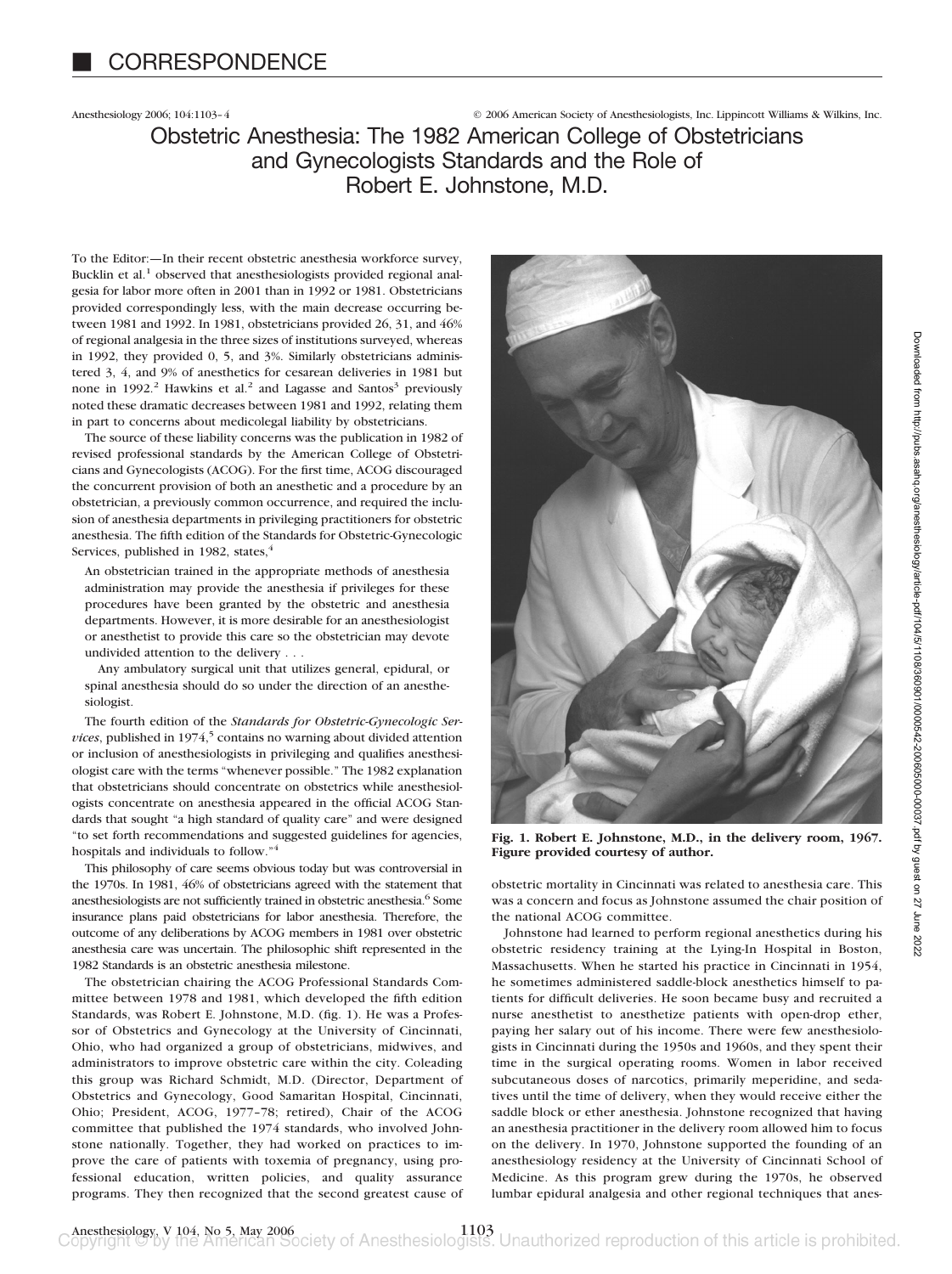thesiologists could provide. He encouraged the participation of anesthesiologists in obstetric care and supported insurance payments for their services. Johnstone recognized improvements in patient outcomes as anesthesiologists provided more care.

The personal experiences by Johnstone with anesthesiology influenced him to advocate obstetric anesthesia care by anesthesiologists. During the 1970s, his son became an anesthesiologist, training in Philadelphia, Pennsylvania, and practicing in Alabama, and provided additional information about what anesthesiologists could do. They once discussed an unfortunate case in Alabama where an obstetrician administered a saddle-block anesthetic to a woman, delivered a baby with forceps, and then looked up to discover that the patient had arrested. Reinforced with such anecdotes and relying on personal observations, Johnstone was able in 1981 to lead a committee of obstetricians to a new standard: anesthesia by anesthesiologists.

Johnstone retired in 1988 but remains proud of his contribution to improving obstetric care (personal verbal communications from Robert E. Johnstone, M.D., Professor, Obstetrics and Gynecology, University of Cincinnati, Cincinnati, Ohio; Director, Department of Obstetrics and Gynecology, Christ Hospital, Cincinnati, Ohio; retired). His con-

In Reply:—We appreciate the comments and historical perspective regarding the provision of obstetric anesthesia provided by Robert E. Johnstone II, M.D. In his letter, he outlines the pivotal role of his father, Robert E. Johnstone, M.D., as well as contributions from the American College of Obstetricians and Gynecologists (ACOG) in improving obstetric anesthesia services. Beginning in 1981, Johnstone led the ACOG to new standards of care, i.e., anesthesia provided by anesthesiologists and not by obstetricians. Since that time, surveys have consistently demonstrated dramatic reductions in the number of obstetric anesthetics provided by obstetricians. For example, in 1981, obstetricians performed between 26 and 46% of regional analgesics for labor in all sizes of hospitals.<sup>1</sup> However, in 2001, obstetricians performed only  $1-6%$  of these procedures.2 The most recent Guidelines for Perinatal Care state,

An obstetrician may administer the anesthesia if granted privileges for these procedures. However, having an anesthesiologist or anesthetist provide this care permits the obstetrician to give undivided attention to the delivery. If obstetric anesthesia is provided by obstetricians, the director of anesthesia services should participate with a representative of the obstetric department in the formulation of procedures designed to ensure the uniform quality of anesthesia services throughout the hospital.<sup>3</sup>

In addition to these changes that were fundamental to improving patient safety, leaders within the American Society of Anesthesiologists (ASA) have also been instrumental in establishing guidelines and practice parameters to continue these efforts. The ASA published one of the first documents in 1988. Although not guaranteed to provide a specific outcome, the Guidelines for Regional Anesthesia in Obstetrics were designed to provide anesthesia care providers with a framework that allowed them to interpret and establish guidelines for their own practices.\* Other efforts to encourage

tribution is reported as an explanation for some changes noted in the obstetric anesthesia workforce surveys and an important step in the development of anesthesiology.

**Robert E. Johnstone II, M.D.,** West Virginia University, Morgantown, West Virginia. johnstoner@rcbhsc.wvu.edu

### **References**

1. Bucklin BA, Hawkins JL, Anderson JR, Ullrich FA: Obstetric anesthesia workforce survey. ANESTHESIOLOGY 2005; 103:645–53

2. Hawkins JL, Gibbs CP, Orleans M, Martin-Salvaj G: Obstetric anesthesia work force survey, 1981 versus 1992. ANESTHESIOLOGY 1997; 87:135–43

3. Lagasse RS, Santos AC: Obstetric anesthesia coverage. ANESTHESIOLOGY 1997; 87:4–5

4. American College of Obstetricians and Gynecologists: Standards for Obstetric-Gynecologic Services. Washington, D.C., American College of Obstetricians and Gynecologists, 1982

5. American College of Obstetricians and Gynecologists: Standards for Obstetric-Gynecologic Services. Chicago, American College of Obstetricians and Gynecologists, 1974

6. Gibbs CP, Krischer J, Peckham BM, Sharp H, Kirschbaum TH: Obstetric anesthesia: A national survey. ANESTHESIOLOGY 1986; 65:298–306

(Accepted for publication January 23, 2006.)

Anesthesiology 2006; 104:1104-5 © 2006 American Society of Anesthesiologists, Inc. Lippincott Williams & Wilkins, Inc.

quality patient care have included publication of Practice Guidelines for Obstetrical Anesthesia in 1999. $4$  Although these evidencebased, systematically developed recommendations were not intended to serve as standards or absolute requirements, they provide basic recommendations to assist practitioners in decision making. More recently, Optimal Goals for Anesthesia Care in Obstetrics, a joint statement by the ASA and ACOG, was published to further emphasize the importance of collaborative efforts by anesthesiologists and obstetricians in the provision of safe and most effective care for obstetric patients.†

Despite many advancements in the practice of obstetric anesthesia, there has been debate within the specialty resulting from denial of payment for regional labor analgesia by third-party payers.<sup>2</sup> In these cases, reimbursement was denied because of a lack of "medical indication." In response, the ASA and ACOG issued a Statement on Pain Relief during Labor in 2000 with revision in 2004.<sup>5</sup> According to this statement,

Labor results in severe pain for many women. There is no circumstance where it is considered acceptable for a person to experience untreated severe pain, amenable to safe intervention, while under a physician's care. It is the position of ACOG and ASA that third-party payers who provide reimbursement for obstetric services should not deny reimbursement for regional analgesia/anesthesia because of an absence of other "medical indications."

Johnstone has provided interesting historical information about early efforts by the ACOG to improve patient safety and care. Since that time, a number of substantial changes have occurred in the practice of obstetric anesthesia, as evidenced by data from the 1981, 1992, and 2001 workforce surveys.1,2,6 The most recent survey suggested that more parturients used some type of analgesia for labor than ever before and that regional anesthesia for cesarean delivery is the preferred technique. Despite controversy and continued economic pressure, more anesthesiologists are actively involved in the practice of obstetric anesthesiology and continue to strive for safe and effective care of obstetric patients.

**Brenda A. Bucklin, M.D.,‡ and Joy L. Hawkins, M.D.** ‡University of Colorado School of Medicine, Denver, Colorado. brenda.bucklin@uchsc.edu

<sup>\*</sup> American Society of Anesthesiologists: Guidelines for Regional Anesthesia in Obstetrics, American Society of Anesthesiologists, 1988, last amended in 2000. Available at: www.asahq.org/publicationsAndServices/standards/24.html. Accessed December 20, 2005.

<sup>†</sup> American Society of Anesthesiologists and American College of Obstetricians and Gynecologists: Optimal Goals for Anesthesia Care in Obstetrics, American Society of Anesthesiologists, 2000. Available at: www.asahq.org/publicationsAndServices/standards/24.html. Accessed December 20, 2005.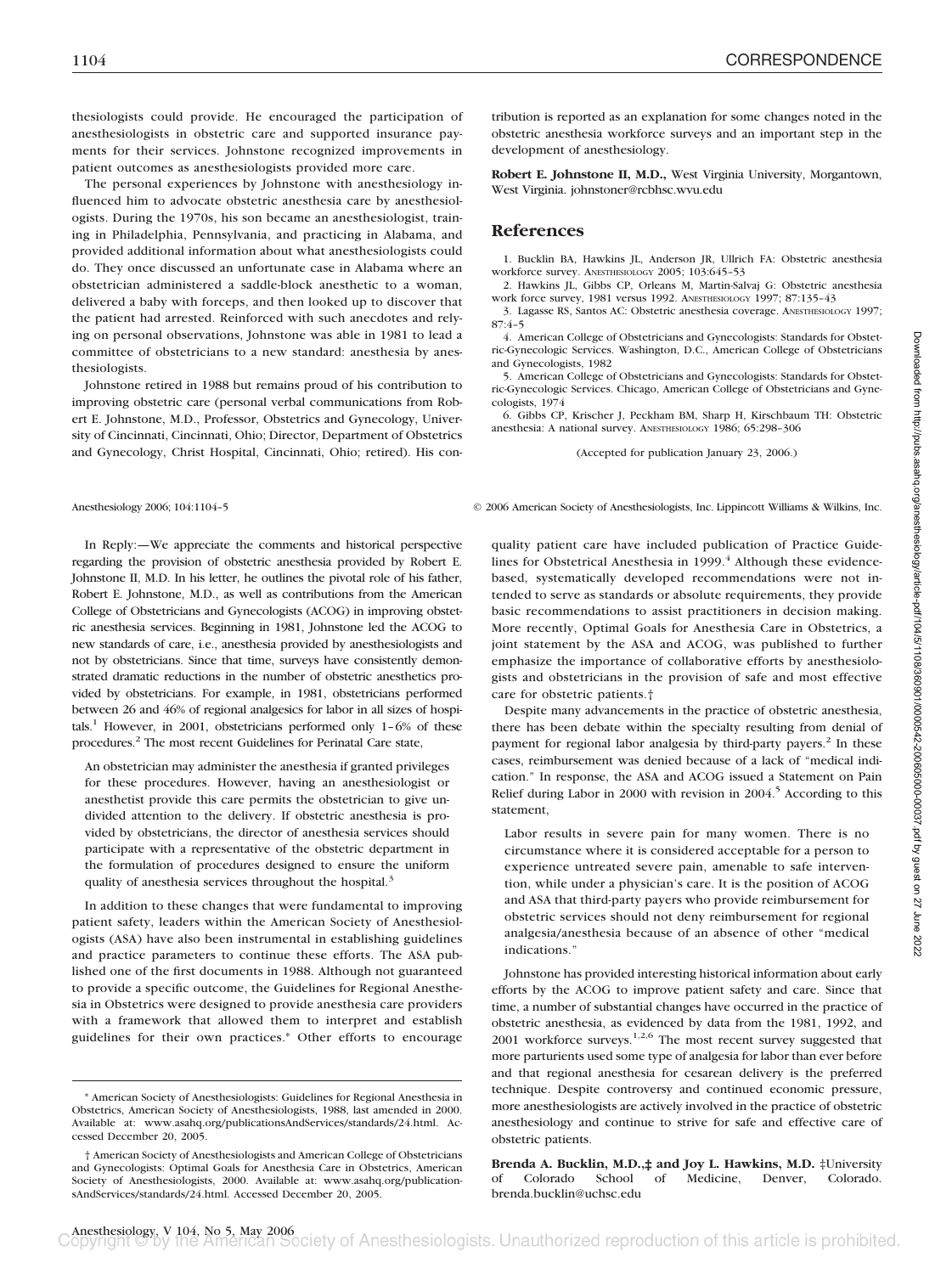### **References**

1. Gibbs CP, Krischer J, Peckham BM, Sharp H, Kirschbaum TH: Obstetric anesthesia: A national survey. ANESTHESIOLOGY 1986; 65:298–306

2. Bucklin BA, Hawkins JL, Anderson JR, Ullrich FA: Obstetric anesthesia workforce survey: Twenty-year update. ANESTHESIOLOGY 2005; 103:645–53

3. American Academy of Pediatrics and American College of Obstetricians and Gynecologists: Guidelines for Perinatal Care, 5th edition. Elk Grove Village, Illinois; Washington, D.C., American Academy of Pediatrics and American College of Obstetricians and Gynecologists, 2002, p 140

4. Practice guidelines for obstetrical anesthesia: A report by the American Society of Anesthesiologists Task Force on Obstetrical Anesthesia. ANESTHESIOLOGY 1999; 90:600–11

5. American College of Obstetricians and Gynecologists Committee Opinion #295: Pain relief during labor. Obstet Gynecol 2004; 104:213

6. Hawkins JL, Gibbs CP, Orleans M, Martin-Salvaj G, Beaty B: Obstetric anesthesia work force survey, 1981 versus 1992. ANESTHESIOLOGY 1997; 87: 135–43

(Accepted for publication January 23, 2006.)

Anesthesiology 2006; 104:1105 © 2006 American Society of Anesthesiologists, Inc. Lippincott Williams & Wilkins, Inc. Proper Priority Please

To the Editor:—One always needs to be careful about stating that anything is "new," and I wonder if I might suggest to Ueda et al.<sup>1</sup> that they were incautious in their claim in regard to the use of regular intermittent bolus administration of epidural local anesthetic. This technique was studied in Edinburgh, many years ago, in both open<sup>2</sup> and randomized double-blind<sup>3</sup> studies in gynecologic patients. I am delighted that others are now studying this method of administration, but priority in this regard belongs properly to Bruce Scott, Stan Schweitzer, and John Thorn.

**John A. W. Wildsmith, M.D., F.R.C.A., F.R.C.P.Ed.,** Ninewells Hospital and Medical School, Dundee, United Kingdom. j.a.w.wildsmith@dundee.ac.uk

In Reply:—We read with interest the comments from Dr. Wildsmith. We agree that many investigators have made important contributions to the mode of epidural infusion. A comparison between continuous infusion versus bolus technique was reported in  $1975<sup>1</sup>$  Drs. Scott, Schweitzer, and Thorn used a pump to administer regular intermittent top-up doses  $1982<sup>2</sup>$  Doses were 6–10 ml local anesthetic every 2 h. Observations with the regimen included "the spread of nerve block was much wider than necessary."

The fundamental difference we described is a much smaller volume of the local anesthetic and more frequent administration. Our technique delivers a mini-bolus of 1 ml local anesthetic every 20 min.<sup>3</sup> Compared with the large-volume, intermittent top-up technique described above, our method is closer to the continuous infusion technique. Like a continuous infusion, the incidence of hypotension or bradycardia is negligible with our technique. However, the quality of analgesia is superior. An analogy is a quiet beach where small waves

#### **References**

1. Ueda K, Ueda W, Manabe M: A comparative study of sequential epidural bolus technique and continuous epidural infusion. ANESTHESIOLOGY 2005; 103: 126–9

2. Scott DB, Schweitzer S, Thorn J: Epidural block in postoperative pain relief. Reg Anesth 1982; 7:135–9

3. Duncan LA, Fried MJ, Lee A, Wildsmith JAW: Comparison of continuous and intermittent administration of extradural bupivacaine for analgesia after lower abdominal surgery. Br J Anaesth 1998; 80:7–10

(Accepted for publication January 23, 2006.)

Anesthesiology 2006; 104:1105 © 2006 American Society of Anesthesiologists, Inc. Lippincott Williams & Wilkins, Inc.

repeatedly wet the sand. We believe our small, frequent-dose technique is a new and effective method of epidural analgesia.

**Kenichi Ueda, M.D., Ph.D.,\* Wasa Ueda, M.D., Ph.D., Masanobu Manabe, M.D., Ph.D.** \*The University of Iowa Hospitals and Clinics, Iowa City, Iowa. uedak@gf6.so-net.ne.jp or kenichi-ueda@uiowa.edu

### **References**

1. Griffiths DP, Diamond AW, Cameron JD: Postoperative extradural analgesia following thoracic surgery: A feasibility study. Br J Anaesth 1975; 47:48–55

2. Scott DB, Schweitzer S, Thorn J: Epidural block in postoperative pain relief. Reg Anesth 1982; 7:135–9

3. Ueda K, Ueda W, Manabe M: A comparative study of sequential epidural bolus technique and continuous epidural infusion. ANESTHESIOLOGY 2005; 103: 126–9

(Accepted for publication January 23, 2006.)

Anesthesiology 2006; 104:1105–6 © 2006 American Society of Anesthesiologists, Inc. Lippincott Williams & Wilkins, Inc.

# Bring Rapidly Degradable Hydroxyethyl Starch to the United States

To the Editor:—We read with great interest the review article of Dr. Kozek-Langenecker on the effects of hydroxyethyl starch (HES) solutions on hemostasis.<sup>1</sup> We agree with Dr. Kozek-Langenecker's conclusion that rapidly degradable HES is favored for relatively beneficial low risk for hemostatic derangements, postoperative blood loss, and reoperation rates. We would like to add some considerations to the article's recommendations.

First, Dr. Kozek-Langenecker's practical recommendation that rapidly degradable HES is a suitable volume expander in the routine perioperative setting because of the adequate volume efficacy and the low risk of hemostatic derangement<sup>1</sup> may not be useful in the United States because rapidly degradable HES is not commercially available in the United States.

Second, at our level 1 trauma center, we still experience adverse reactions such as exacerbation of coagulopathy among injured patients despite the very restrictive use of slowly degradable HES. Therefore, the article's recommendation to simply restrict usage of slowly degradable HES types whenever hemostatic competence is critical<sup>1</sup> may not be advisable.

Finally, the article admits that "in Europe, a large variety of HES products are commercially available but are dominated by rapidly degradable HES preparations, whereas slowly degradable HES preparations are mainly available in the United States."1 Notwithstanding the fact that Food and Drug Administration regulations and commercial marketability of HES are beyond the scope of the article, the editor would have significantly contributed to the article's value if an editorial review has been devoted to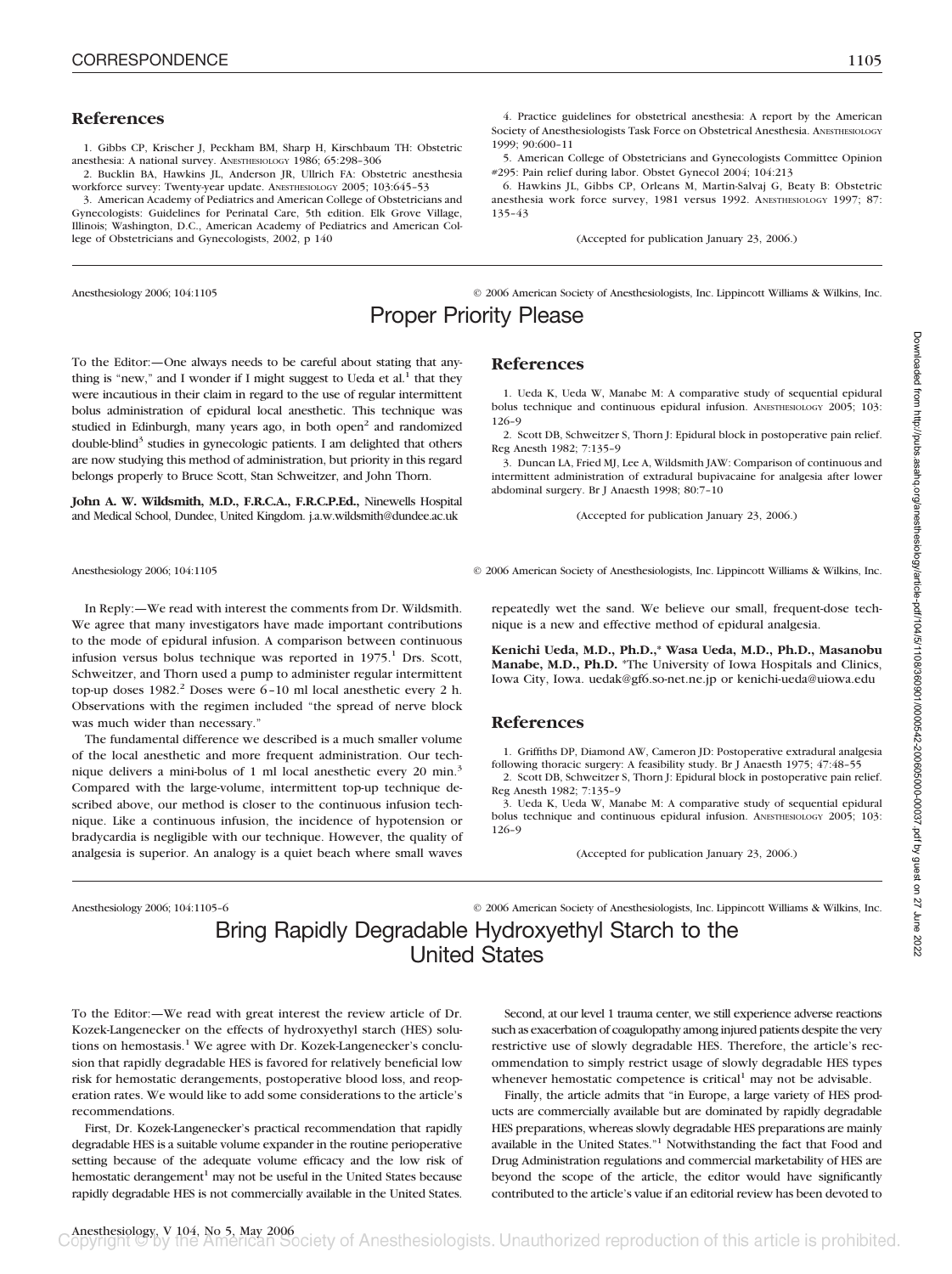the reasons why the availability and distribution of HES significantly differ between Europe and the United States. More importantly, now that the author has shown that rapidly degradable HES is better suited for trauma centers, the more important question becomes, What does it take to make rapidly degradable HES widely available in the United States? In addition, the publication of this article is worthy of both praise and criticism: praise for its in-depth explanation of HES's effects on hemostasis, especially for indicating and contraindicating the use of both rapidly degradable and slowly degradable HES; and criticism for leaving the reader frustratingly in search of a rapidly degradable HES counterpart in the United States.

In Reply:—I appreciate Drs. Tang, Pittet, and Ganter's interest in my article on the effects of hydroxyethyl starch (HES) solutions on hemostasis<sup>1</sup> and their interesting comments. I agree completely with these authors that the availability of HES solutions varies considerably among the continents. In the United States, slowly degradable HES preparations are currently approved for perioperative intravascular volume expansion, whereas in Europe, a variety of new-generation rapidly degradable HESs are approved and widely popular. The reason for the different approaches, however, remains unclear to me.

My article was by no means intended to frustrate American readers of ANESTHESIOLOGY. My aim was to elaborate on the effects of HES preparations on cellular and humoral coagulation and to derive some practical recommendations. In contrast to Dr. Tang et al., I am convinced that these logical conclusions are useful and advisable. The urgent call for rapidly degradable HES as a suitable volume expander with adequate volume efficacy and low risk of hemostatic side effects from overseas colleagues is easy to understand. How to implement supply and availability on the market, however, is beyond the scope of

**Julin F. Tang, M.D., M.S.,\* Jean-Francois Pittet, M.D., Michael T. Ganter, M.D.** \*University of California, San Francisco, California. tangj@anesthesia.ucsf.edu

### **Reference**

1. Kozek-Langenecker SA: Effects of hydroxyethyl starch solutions on hemostasis. ANESTHESIOLOGY 2005; 103:654–60

(Accepted for publication January 24, 2006.)

Anesthesiology 2006; 104:1106 © 2006 American Society of Anesthesiologists, Inc. Lippincott Williams & Wilkins, Inc.

my article. These issues have to be tackled by the national anesthesiologic societies and the respective authorities. Until now, rapidly degradable HES solutions have already been used for scientific purposes in the United States.<sup>2</sup> I strongly believe that such large-scale overseas studies using rapidly degradable HES in connection with our European experience will pave the way to Food and Drug Administration approval.

**Sibylle Kozek-Langenecker, M.D.,** Medical University of Vienna, Vienna, Austria. sibylle.kozek@meduniwien.ac.at

### **References**

1. Kozek-Langenecker SA: Effects of hydroxyethyl starch solutions on hemostasis. ANESTHESIOLOGY 2005; 103:654–60

2. Gandhi S, Warltier D, Weiskopf R, Bepperling F, Baus D, Jungheinrich C: Volume substitution therapy with HES 130/0.4 (Voluven®) versus HES 450/0.7 (hetastarch) during major orthopedic surgery. Critical Care 2005; 9:P206

(Accepted for publication January 24, 2006.)

Anesthesiology 2006; 104:1106 © 2006 American Society of Anesthesiologists, Inc. Lippincott Williams & Wilkins, Inc.

Package Inserts Are a Must Read for Anesthesiologists

To the Editor:—I read with interest the recent report and accompanying editorial regarding package inserts or the label for medications.<sup>1,2</sup> This important subject has previously received little attention in the anesthesiology literature.

Anesthesiologists are in an envious position relative to many other medical specialties because they regularly use only a limited number of medications. This makes it all the easier to be familiar with the package inserts for these drugs. The inserts are free and convenient. They contain a wealth of information such as indications, contraindications, side effects, and drug interactions.

Physicians should be aware of the indications for drugs and realize that they can be criticized for using them in off-label applications if problems arise. A case in point is the intrathecal use of fentanyl.<sup>1</sup> Indeed, armed with the knowledge that this common

application is not indicated, clinicians could push for appropriate testing for its approval.

Those medications carrying boxed warnings, the most stringent type, deserve special attention. Some examples are succinylcholine, droperidol, midazolam, and ketorolac.

**Mitchel B. Sosis, M.S., M.D., Ph.D.,** Holy Redeemer Hospital and Medical Center, Meadowbrook, Pennsylvania. mitchelsosis@hotmail.com

### **References**

1. Chang NS, Simone AF, Schultheis LW: From the FDA: What's in a label? A guide for the anesthesia practitioner. ANESTHESIOLOGY 2005; 103:179–85 2. Roizen MF: What's wrong with this label? ANESTHESIOLOGY 2005; 103:4–5

(Accepted for publication January 20, 2006.)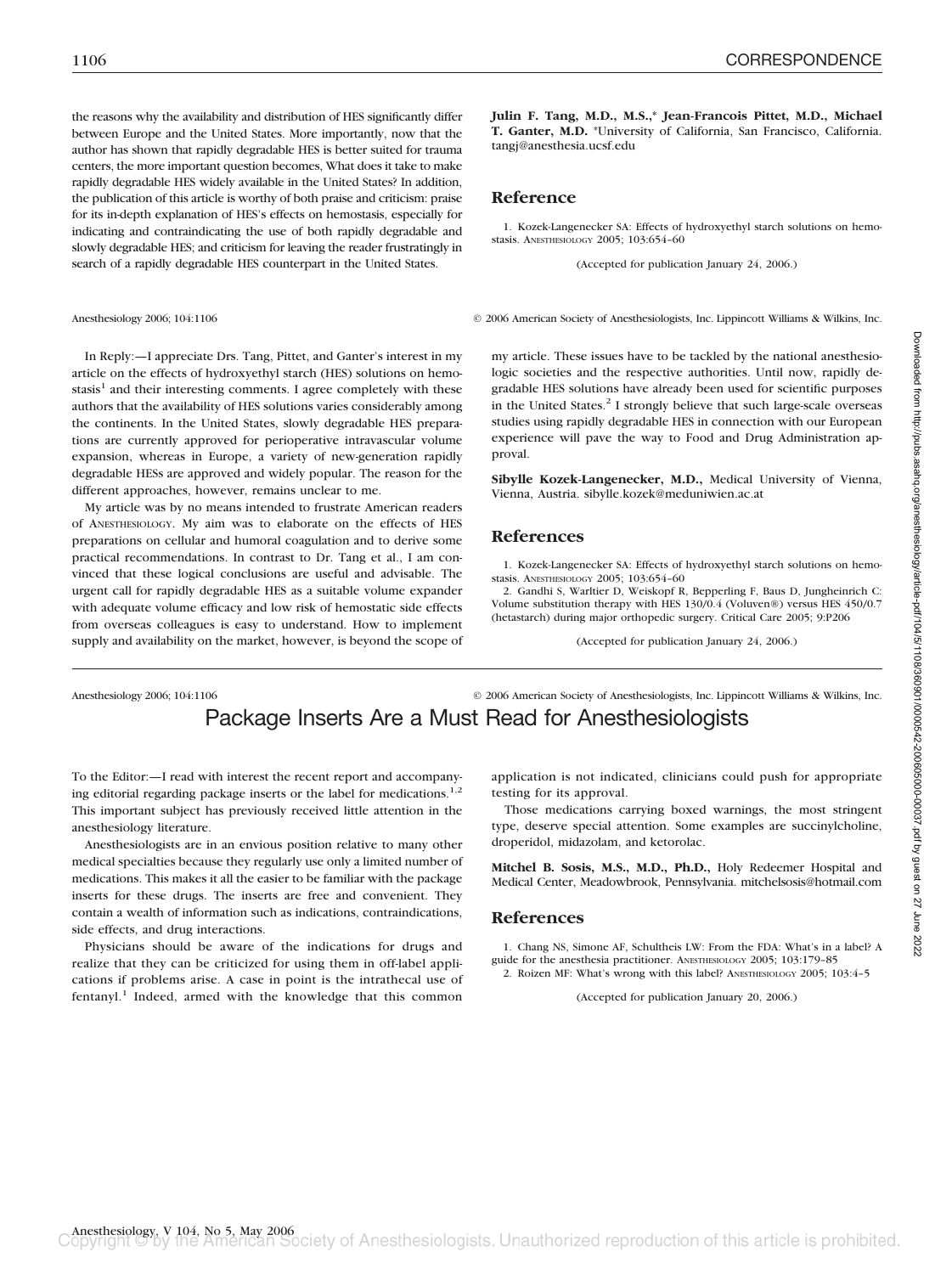Anesthesiology 2006; 104:1107 © 2006 American Society of Anesthesiologists, Inc. Lippincott Williams & Wilkins, Inc.

# Drug Labels Should Evolve with Medical Knowledge

To the Editor:—The recent article about drug labels and the accompanying editorial<sup>1,2</sup> were factual and well written. However, a major flaw in the drug labeling and package insert process is that it is virtually static. Most physicians will not refer to a textbook that is more than 5 yr old. Why spend time reading a package insert that you know has not been updated for 10 or 20 yr?

There have been occasional instances of new risks or dangers being amended to the package insert or the label. Adding a new indication, however, is virtually impossible; especially if the medication is near the end of its patent. A pharmaceutical company would prefer to synthesize a congener or concoct a new formulation and market this as a "new" drug before they would add a new indication to an existing drug. The difficulties that we in the United States have encountered with spinal bupivacaine are an excellent example of this regrettable phenomenon.<sup>3</sup>

When bupivacaine was first brought to market in the United States in 1963, it bore a bold "Not for Spinal Use" warning on the label. The motivation for this warning is now lost in the fog of time. Although bupivacaine is the most widely used spinal anesthetic in the world, bottles of bupivacaine still bear the "Not for Spinal Use" caveat in the United States. The same bottle in Canada does not have this warning. It is true that a physician may use the drug off-label, but most anesthesia physicians in the United States are reticent to contravene the bold "Not for Spinal"

warning as an off-label application. Rather than petition the Food and Drug Administration to remove the "Not for Spinal" warning, the US manufacturers obtained Food and Drug Administration approval to market a "new drug," Spinal Marcaine, which is simply the same drug packaged in a 2-ml ampule rather than in a 30-ml single-use vial.

It probably makes sense for pharmaceutical companies and the Food and Drug Administration to prepare the initial label and package insert for a new drug. For established medications, the US government should amend the regulatory process. At regular intervals after a medication's initial approval (e.g., 7–10 yr), an independent panel of experts should be convened to update the package insert and label, based on current medical knowledge.

**Richard K. Baumgarten, M.D.,** Farms Anesthesia and Pain Management, P.C., Grosse Pointe Farms, Michigan. rkbaumgarten@comcast.net

### **References**

1. Chang NS, Simone AF, Schulteis LW: From the FDA: What's in a label? A guide for the anesthesia practitioner. ANESTHESIOLOGY 2005; 103:179–85

2. Roizen MF: What's wrong with this label? ANESTHESIOLOGY 2005; 103:4–5 3. Baumgarten RK: Regulatory agencies should reassess all local anesthetics for spinal use (letter). Anesth Analg 1995; 80:431

(Accepted for publication January 20, 2006.)

Anesthesiology 2006; 104:1107 © 2006 American Society of Anesthesiologists, Inc. Lippincott Williams & Wilkins, Inc.

Labeling (Package Insert): Meaning\* by the Food and Drug Administration of Not Recommended, Not Indicated, and Off-label Use

To the Editor:—The article from the Food and Drug Administration (FDA) by Chang et al.<sup>1</sup> was erudite. And it stated, "The views . . . do not necessarily reflect those of the Food and Drug Administration." However, in my opinion, shouldn't it have alerted anesthesia practitioners to the FDA's interpretation of these terms?

In 1983, Patricia H. Russell, M.D. (deceased, Acting Director of the Division of Surgical-Dental Drug Products, Office of Drug Research and Review, Center for Drugs and Biologics, Department of Health and Human Services, Public Health Services, Food and Drug Administration, Rockville, Maryland), stated, (1) "Not recommended and contraindicated as viewed by the FDA are close to being synonymous"; (2) "Not indicated and not recommended is 'virtually' saying the same thing";  $(3)$  "... not indicated is simply that the drug is not indicated for that particular use because nobody has studied it in that particular use"; and (4) "Not recommended puts the onus squarely back on the practitioner in that we are saying that we (FDA) cannot recommend

the use of the drug."<sup>2</sup> In regard to "off-label use," she stated,  $(1)$  "... if you feel that you can justify the use of that (not indicated, not recommended) drug by putting a note on the chart and defining why it is you are using the drug in that particular patient, then the responsibility is yours," and (2) "To study a drug for a new use requires they (anesthesia practitioners) or the pharmaceutical company submits to the FDA an IND (investigational new drug) application.<sup>"2</sup>

Are these quotes still valid, has the FDA officially restated them, and if so, where?

**Daniel C. Moore, M.D.,** Virginia Mason Medical Center, Seattle, Washington. daniel.moore@vmmc.org

#### **References**

1. Chang NS, Simone AF, Schultheis LW: From the FDA: What's in a label? A guide for the anesthesia practitioner. ANESTHESIOLOGY 2005; 103:179–85

2. Department of Health and Human Services, Public Health Department, Food and Drug Administration (FDA), Anesthetic and Life Support Drugs Advisory Committee, Fifth Meeting. Vol II. Wednesday, October 5, 1983, transcript page II-14–16

(Accepted for publication January 20, 2006.)

After numerous attempts to acquire a reply to these three letters, they are being published without a response. —Michael M. Todd, M.D., Editor-in-Chief

<sup>\* &</sup>quot;Meaning: something interpreted to be the intent, goal or end." Webster's II New Riverside University Dictionary. Boston, Riverside, Houghton Mifflin, p 736.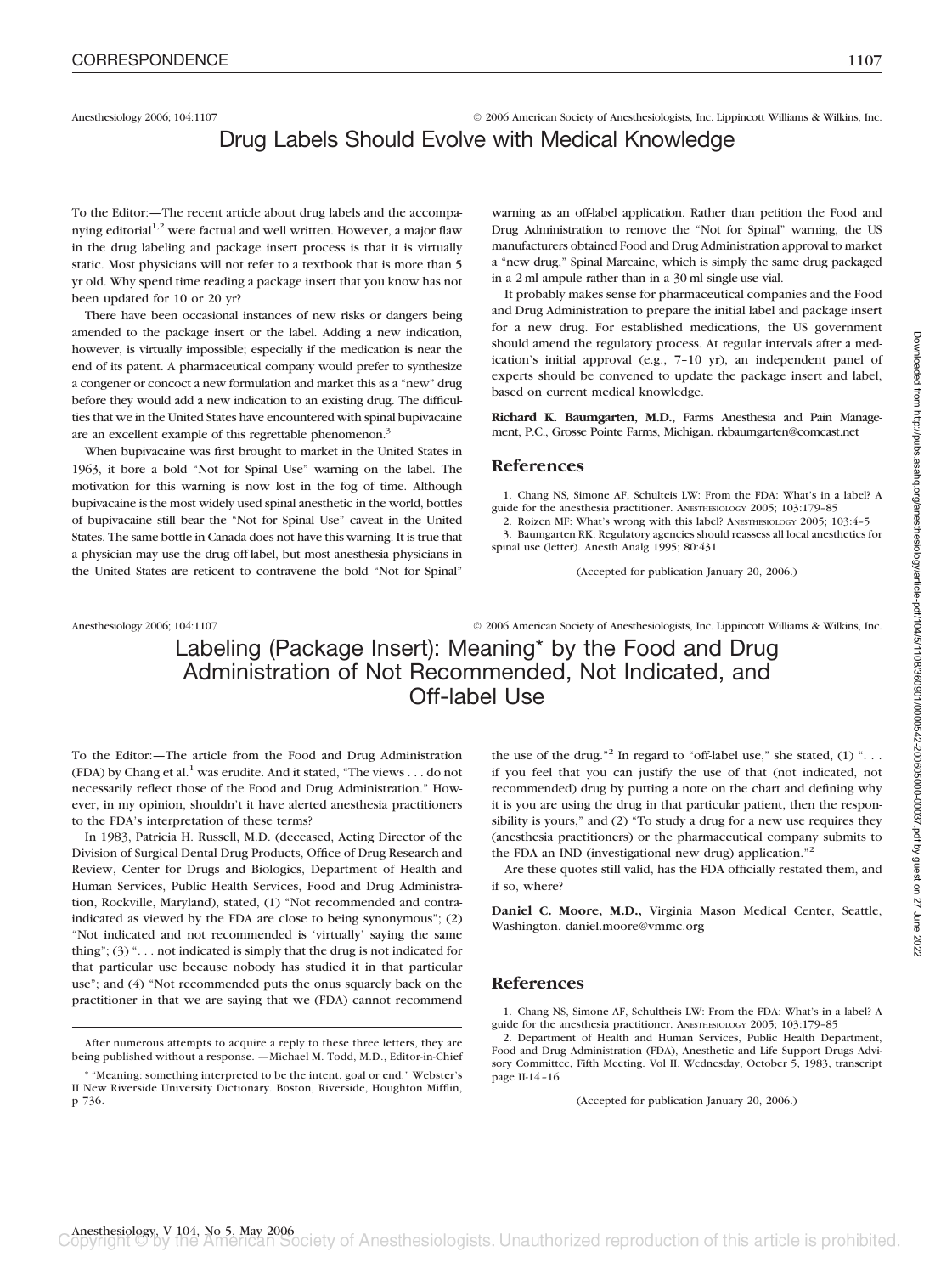Anesthesiology 2006; 104:1108 © 2006 American Society of Anesthesiologists, Inc. Lippincott Williams & Wilkins, Inc.

# Botulinum Toxin Type A Therapy and Human Serum Albumin

To the Editor:—This letter is in reference to the recent article on the use of botulinum toxin type A (Botox®; Allergan Inc., Irvine, CA) in the role of chronic myofascial pain and the corresponding editorial.<sup>1,2</sup> Although the use of Boto $x^{\circledast}$  is regarded as a safe therapy for many patients,3,4 it is our concern that Botox® contains 0.5 mg human serum albumin per 100-U vial and that this is not often discussed in the literature despite increasing usage.<sup>5</sup> Other preparations of botulinum toxin used in the world today also contain some amount of human serum albumin (Dysport®; Ipsen Ltd., Berkshire, United Kingdom, and Myobloc®; Elan Pharmaceuticals, Cambridge, MA).6

The human albumin used in Botox® is purchased from a division of the Bayer Corporation (Leverkusen, Germany). Measures taken to prevent disease transmission to humans include screening of donors, plasma testing for human immunodeficiency virus (HIV) and hepatitis B, and pasteurization of the albumin preparation. Therefore, the risk of transmitting viruses such as hepatitis A, B, and C, non-A non-B hepatitis (NANB), and HIV is considered extremely remote. There still exists an extremely remote possibility that some prion causing disease such as Creutzfeldt-Jakob or variant Creutzfeldt-Jakob may be transmitted in the preparation because prions are not inactivated by current sterilization methods.<sup>6</sup> Bayer corporation also produces Plasbumin® (human albumin) as a plasma substitute, and there is a clear statement on its product monograph that no case of viral or prion disease transmission has ever been documented with its use.

With the injection of human albumin, there is a possibility of inducing a hypersensitivity reaction resulting in symptoms such as fever, chills, urticaria, malaise, nausea, rash, and asthenia. The product monograph for Botox® indicates that the drug is contraindicated if a patient has a "... known hypersensitivity to any ingredient in the formulation,"7 and therefore, patients should be questioned about previous exposure to human albumin or albumin transfusions.

A survey of four other clinicians in our pain clinic indicated that although most knew there was albumin in each vial of Botox®, none knew

In Reply:—Thank you for the opportunity to provide a response to Dr. Tumber's letter (Botulinum Toxin Type A Therapy and Human Serum Albumin). Dr. Tumber has correctly identified the continuing need to educate patients on human serum albumin (HSA). As with any drug product or excipient, proper education and dissemination of information to patients is the basis for appropriate and ethical clinical practice. This is particularly important in regard to products derived from human tissue, such as HSA. It is for this reason that HSA has undergone intense scrutiny to ensure its safe use in clinical practice.

The concerns of Dr. Tumber focus mainly on two issues: hypersensitivity reactions and viral and prion transmission. Each of these issues will be addressed in this letter.

Each 100-U vial of Botox® (Allergan, Inc. Irvine, CA) contains 100 U purified botulinum toxin type A neurotoxin complex, 0.5 mg human albumin, and 0.9 mg sodium chloride in a sterile, vacuum-dried form without a preservative. The HSA used in Botox® is purchased from

The above letter was sent to the authors of the referenced report. The authors did not feel that a response was required. —Michael M. Todd, M.D., Editor-in-Chief

Talecris Albumin Products brochure. Available at: http://www.plasbumin. com/web\_docs/BRCH\_Safety.pdf. Accessed November 10, 2005.

The author thanks Talecris Biotherapeutics, Inc., Research Triangle Park, North Carolina.

exactly how much was in each vial, nor were any of the clinicians informing their patients of its presence. Obviously, a Jehovah's Witness patient would want to know about the human albumin and would likely refuse treatment with this product. Further, we believe that all patients should be informed about the presence of human albumin in botulinum toxin therapy as part of their informed consent. Some non–Jehovah's Witness patients may have a psychological and emotional reaction to the knowledge they are being injected with a blood product, although it is unlikely to create any adverse effect by its presence. We propose that this concern should be addressed before therapy with botulinum toxin and that medical literature should highlight this issue because dissemination of this information is vital to ethical practice.

**Paul S. Tumber, M.D., F.R.C.P.C.,\* Ihab Louis, M.B.B.Ch.** \*Toronto Western Hospital, University Health Network, University of Toronto, Toronto, Ontario, Canada. paul.tumber@uhn.on.ca

#### **References**

1. Ferrante FM, Bearn L, Rothrock R, King L: Evidence against trigger point injection technique for the treatment of cervicothoracic myofascial pain with botulinum toxin type A. ANESTHESIOLOGY 2005; 103:377–83

2. Abram SE: Does botulinum toxin have a role in the management of myofascial pain? ANESTHESIOLOGY 2005; 103:223–4

3. Mejia NI, Yuong KD, Jankovic J: Long-term botulinum toxin efficacy, safety, and immunogenicity. Mov Disord 2005; 20:592–7

4. Naumann M, Jankovic J: Safety of botulinum toxin type A: A systematic review and meta-analysis. Curr Med Res Opin 2004; 20:981–90

5. Noonan D, Adler J: The Botox boom. Newsweek 2002; 139:50–6, 58

6. Malhotra R, Huilgol SC, Selva D: Botulinum toxin and human serum albumin. Arch Ophthalmol 2003; 121:1661–2

7. Botox® (botulinum toxin type A) package insert. Irvine, CA, Allergan Pharmaceuticals, October 2004

(Accepted for publication January 23, 2006.)

Anesthesiology 2006; 104:1108–9 © 2006 American Society of Anesthesiologists, Inc. Lippincott Williams & Wilkins, Inc.

Talecris Biotherapeutics, Inc. (Research Triangle Park, NC), who acquired the contributed assets of the worldwide plasma business from the Biologic Products Division of Bayer HealthCare AG (Berkeley, CA) and became operational April 1, 2005.

\*Although it would be difficult to distinguish between hypersensitivity reactions to botulinum toxin and HSA, both Botox® and Plasbumin® (Talecris Biotherapeutics, Inc., Research Triangle Park, NC) product monographs mention the rarity of hypersensitivity reactions.1,2 The Botox® product monograph states, "Serious and/or immediate hypersensitivity reactions have been rarely reported. These reactions include anaphylaxis, urticaria, soft tissue edema, and dyspnea." The Plasbumin®-25 monograph states, "Adverse reactions to albumin are rare. Such reactions may be allergic in nature or due to high plasma protein levels from excessive albumin administration. Allergic manifestations include urticaria, chills, fever, and changes in respiration, pulse and blood pressure."

The expected plasma levels reached after both Plasbumin® and Botox® administration would be quite different. Plasbumin® is packaged as 5%, 20%, and 25% formulations (5–25 g/100 ml) and is administered intravenously. Although no pharmacokinetic information for HSA is included in the product labeling, the expected plasma levels of HSA after Plasbumin<sup>®</sup> administration would be several orders of magnitude higher than after an intramuscular or intradermal Botox<sup>®</sup> injection containing 0.5 mg HSA per 100 U. Although any given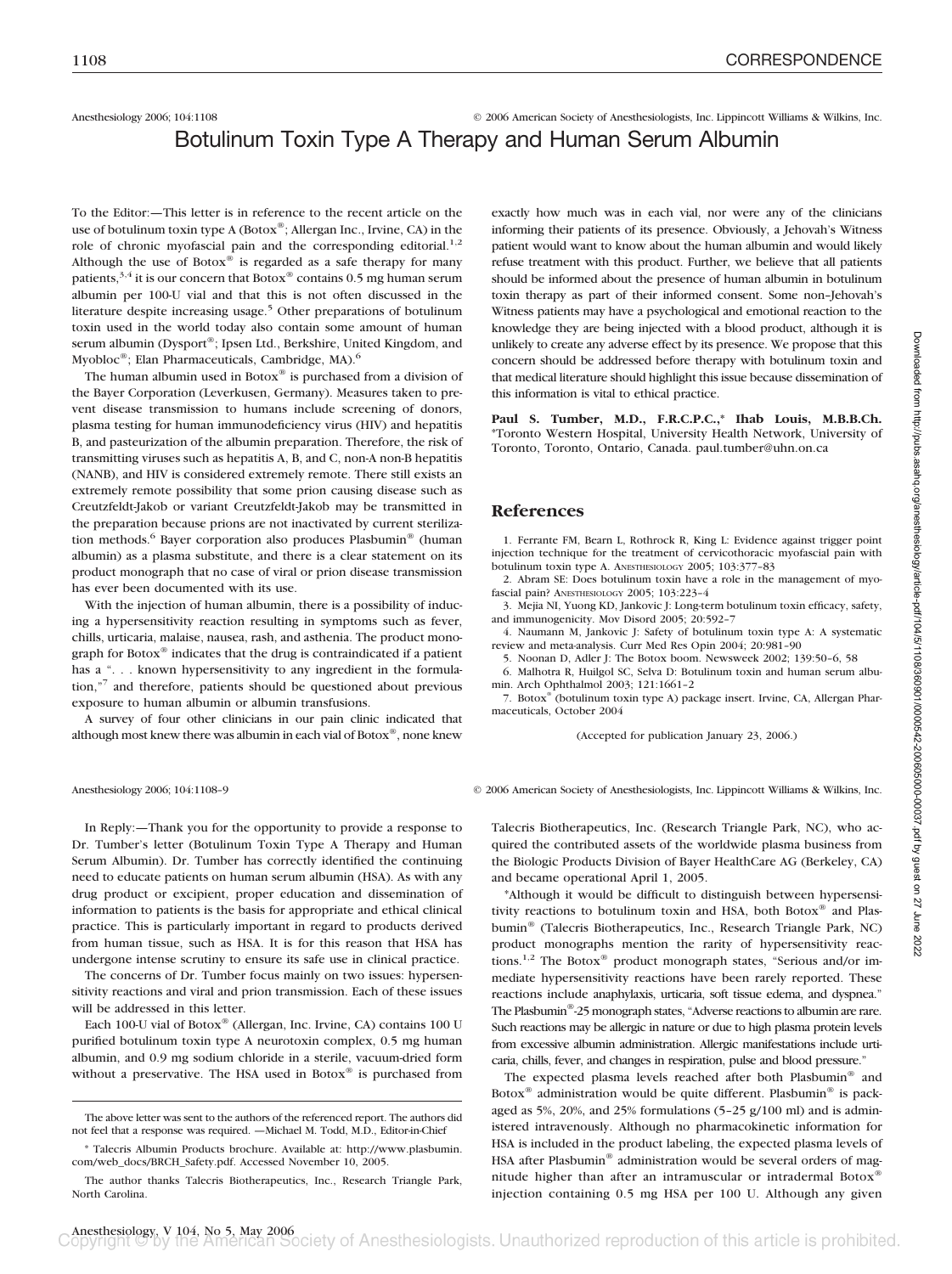patient has the potential to have a hypersensitivity reaction to any drug or excipient, these occurrences, regardless of cause, are rarely reported with Botox®.

The safety of HSA in clinical practice has been well documented. Correctly pasteurized HSA preparations have an excellent safety record in regard to virus and prion protein transmission (Bayer HealthCare written communication, November 2005). Safety and quality of the product are ensured through complete screening and documentation of donors, purification and viral-removal procedures, and extensive pathogen detection assays.

The plasma used by Talecris Biotherapeutics is source plasma from US donors that meets all US license criteria for source plasma, as specified in the US Code of Federal Regulations. Individual donations and plasma pools are screened and must be found nonreactive or negative for numerous viruses and antigens, including the hepatitis B virus antigen, human immunodeficiency virus (HIV)-1 p24 antigen, and antibodies to both HIV and hepatitis C virus. Donated plasma is also screened using viral nucleic acid testing for HIV, hepatitis B and C viruses, and parvovirus B19 genetic material. Each donation is also required to be less than or equal to two times the upper limit of the normal range for alanine aminotransferase levels using Food and Drug Administration–approved test methods.

A high margin of safety from the risk of viral transmission is achieved by using a combination of virus removal by means of the Cohn fractionation process (including cold ethanol precipitation, centrifugation, and/or filtration of human plasma) and inactivation through chemical treatment and pasteurization for 10 h at 60°C. These specific manufacturing steps are reported to be capable of eliminating and inactivating a wide range of viruses and have been demonstrated to remove spiked hamster-adapted scrapie prion protein and transmissible spongiform encephalopathy infectivity. To confirm removal of pathogenic prion proteins during the manufacturing process, a patented Western blot assay was developed that has confirmed the removal of spiked transmissible spongiform encephalopathy infectivity.

On August 17, 1999, the Food and Drug Administration issued a Guidance for Industry regarding precautionary measures to reduce the risk of possible transmission of Creutzfeldt-Jakob disease and new variant Creutzfeldt-Jakob disease to recipients of blood products.3 The guidance document notes that plasma derivatives are unlikely to transmit disease in humans because of (1) the dilution factor of the infec-

tious agent in a large plasma pool, (2) the less efficient intravenous and intramuscular route of inoculation, and (3) the rigors of the plasma pool manufacturing process. The document also states that no transmission of Creutzfeldt-Jakob or new variant Creutzfeldt-Jakob disease by human blood products or plasma derivatives has been documented to date. We are not aware of any subsequent reports of the transmission of any viral or prion disease associated with the use of HSA. As a precaution, the following warning statement appears on all products containing plasma-derived albumin:

This product contains albumin, a derivative of human blood. Based on effective donor screening and product manufacturing processes, it carries an extremely remote risk for transmission of viral diseases. A theoretical risk for transmission of Creutzfeldt-Jakob disease (CJD) also is considered extremely remote. No cases of transmission of viral diseases or CJD have ever been identified for albumin.

Bayer first licensed albumin on October 21, 1942. It is estimated that between 1980 and 1991, approximately 20 million individuals received 951 tons of albumin and plasma protein fractions. To date, there has not been a single, confirmed, documented case of viral or prion transmission to any recipient of albumin reported to Talecris.

We appreciate the concern on the part of Dr. Tumber regarding this issue and would like to reiterate that despite the proven safety record of HSA, proper awareness on the part of both physician and patient is necessary for ethical medical treatment with Botox®.

**Wes Cetnarowski, M.D., Chris Dadas, Pharm.D.\*** \*Allergan, Inc., Irvine, California. dadas\_christopher@allergan.com

#### **References**

1. BOTOX® (Botulinum Toxin Type A) Purified Neurotoxin Complex, US complete prescribing information. Irvine, CA, Allergan, Inc. Revised July 2004 2. Plasbumin®-25, Albumin (Human) 5%, USP complete prescribing information. Research Triangle Park, NC, Talecris Biotherapeutics, Inc. Revised January 2005

3. US Department of Health and Human Services (USDHHS), Food and Drug Administration (FDA), Center for Biologics Evaluation and Research (CBER): Guidance for Industry: Revised Precautionary Measures to Reduce the Possible Risk of Transmission of Creutzfeldt-Jakob Disease (CJD) and New Variant Creutzfeldt-Jakob Disease (nvCJD) by Blood and Blood Products. Rockville, MD, USDHHS, FDA, CBER. August 1999

(Accepted for publication January 23, 2006.)

Anesthesiology 2006; 104:1109–10 © 2006 American Society of Anesthesiologists, Inc. Lippincott Williams & Wilkins, Inc. The Datex-Ohmeda M-NMT Module: A Potentially Confusing User Interface

*To the Editor:*—A recent editorial in this journal has suggested that

". . . it is time to... introduce objective neuromuscular monitoring in all operating rooms, not just those occupied by researchers and aficionados of muscle relaxants.... objective neuromuscular monitoring is an evidence-based practice and should consequently be used whenever a nondepolarizing neuromuscular blocking agent is administered.... there are strong reasons to believe that its use can improve patient outcome."1

Our department strongly supports this position and recently introduced one such monitor, the S/5 M-NMT NeuroMuscular Transmission Module (Datex-Ohmeda, Madison, WI) into all of our operating rooms. Although we are generally pleased with this device, we have identified one aspect of the user interface that delivers a confusing message to the clinician. We

Support was provided solely from institutional and/or departmental sources.

think this issue may have clinical ramifications and is important enough that an alert to other users of this module is warranted.

The M-NMT's transducer (MechanoSensor; Datex-Ohmeda) consists of a strip of piezoelectric polymer that is applied to a boomerangshaped spring, which is placed between the thumb and the forefinger. Mechanical movement of the thumb results in a redistribution of the electrical charge on the sensor membrane, a change that can be quantitated. The M-NMT is a movement sensor, and the method is not acceleromyography. To differentiate this monitoring approach from acceleromyography, the company refers to their monitor as using kinemyography. The calculated train-of-four (TOF) ratio is displayed numerically (as a percent) on the patient monitor (S/5 Anesthesia Monitor; Datex-Ohmeda). In addition, the unit displays a bar graph of all four responses so that this ratio may be appreciated visually.

Unfortunately, the bar graph and the displayed TOF ratio may appear to disagree (fig. 1). It is a common occurrence during recovery of nondepolarizing neuromuscular block to encounter a numeric TOF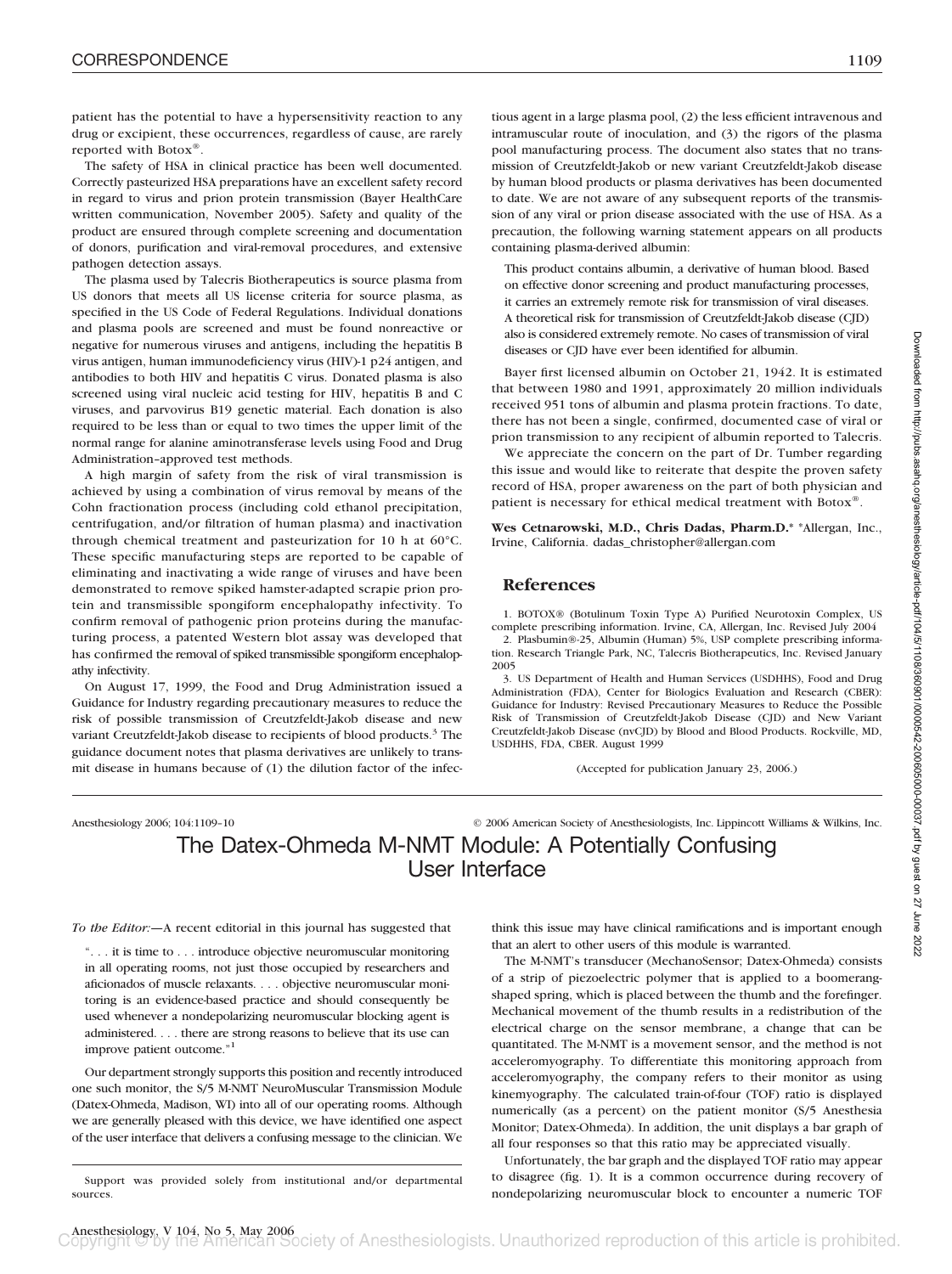

**Fig. 1. Photograph of a M-NMT module display from the patient monitor. Note that the numeric train-of-four (TOF) ratio is 67%, but the bar graph shows a total absence of fade.**

ratio indicative of inadequate recovery (e.g.,  $\leq 0.70$ ) at a time when all four responses displayed graphically appear identical. The clinician who merely glances at the bar graph without reading the displayed value may incorrectly assume that neuromuscular recovery is complete when this is clearly not the case. The explanation for this disparity between the displayed graphic and numerical values follows.

In the absence of neuromuscular block, repeated rapid indirect muscle stimulation produces a steady increase in mechanical twitch height. This is a function of altered muscle contractility and is unrelated to changes in neuromuscular transmission. This phenomenon is known as the "staircase effect."2 Therefore, after 10–15 min of TOF stimulation control, T1 (twitch height) may increase by 50–100%. In the research setting, this is why investigators wait several minutes before doing a final calibration of their baseline values. However, in the clinical setting, anesthesiologists rarely if ever take this effect into account. The usual sequence is (1) induce anesthesia, (2) calibrate the M-NMT, and (3) administer muscle relaxant, all within 2 min or less. This failure to establish stabile baseline values usually results in T1 values far in excess of 100% when spontaneous or induced recovery is complete. There-

In Reply:—We thank Dr. Kopman for the user feedback and appreciate the possibility to comment on his reasonable concern about the possible conflict between the bar graph display and numerically expressed train-of-four ratio (TOF%) when the MechanoSensor® (kinemyography) is used to monitor the degree of neuromuscular block with the Datex-Ohmeda (Helsinki, Finland) NMT module (M-NMT). Dr. Kopman suspects that the phenomenon of increased responses is due to the "staircase effect," a typical feature of the acceleromyographic method (e.g., see page 702 in the October 2005 issue of ANESTHESIOLOGY; TOF% is  $> 100\%$  before the block and in full recovery<sup>1</sup>). It is important to note that the technology in the M-NMT module is different than the acceleromyographic method, as Dr. Kopman correctly states. Equally important is to notice that the staircase effect and the fade in the responses are different phenomena.

The measurement of TOF% begins by pressing the Start-up button on the M-NMT module or in the NMT parameter menu. The monitor will start the measurement by automatically setting the stimulus current (maximum 70 mA). With an unrelaxed patient, the TOF% is 100. Nondepolarizing relaxants cause a fade in the responses, indicated by a lower TOF% and a slope in the bar graph. Depolarizing relaxants result in an equal decrease in all responses, without fade. In deep neuromuscular block, the monitor displays the number of detected responses. What Dr. Kopman finds confusing is that in certain situations, the TOF% and the bar graphs seem to give conflicting information. This situation occurs when the reference level is set so that the bar graphs go over the measurement range, i.e., are "chopped off" when the value exceeds 120%. Therefore, the user cannot see the fade. The chopping of the bar graph in the M-NMT is a user interface design inconvenience. Of utmost importance is to note that the TOF% is the primary source of information, and the bar graphs are an additional visual aid.

fore, at the end of the case, the sensor might record the following values: T1  $= 165\%$ , T2  $= 145\%$ , T3  $= 130\%$ , and T4  $= 120\%$  with a calculated TOF ratio of 0.73. This value will be corrected displayed numerically on the monitor screen. However, the bar graph attempts to display the absolute value (relative to control) of all four responses. Unfortunately, all values greater than 120% are truncated or "chopped off" at the top. The result in the above hypothetical case is a bar graph displaying a total absence of fade.

This situation is unsatisfactory for several reasons. Although the T1 value as a percent of control is only displayed in the monitor's display trend mode, values greater than 100% will be confusing to most clinicians. When data that "don't make any sense" are presented to the clinician, there is an understandable tendency to conclude that there must be something wrong with the monitor. If this happens often enough, the offending unit will eventually be destined to occupy to a dusty shelf in a back storage room.

Of greater concern, the conflicting information presented by the monitor may contribute to improper clinical decisions. Some clinicians may opt to believe the bar graph rather than the numerical TOF ratio. The result is failure to antagonize residual block when reversal is clearly indicated. We have found the M-NMT module to be a useful addition to our monitoring armamentarium. However, its current user interface needs to be rethought by the manufacturer.

**Aaron F. Kopman, M.D.,** New York Medical College, Valhalla, New York. akopman@nyc.rr.com

#### **References**

1. Eriksson LI: Evidence-based practice and neuromuscular monitoring: It's time for routine quantitative assessment. ANESTHESIOLOGY 2003; 98:1037–9

2. Kopman AF, Kumar S, Klewicka MM, Neuman GG: The staircase phenomenon: Implications for monitoring of neuromuscular transmission. ANESTHESIOLOGY 2001; 95:403–7

(Accepted for publication October 24, 2005.)

Anesthesiology 2006; 104:1110–1 © 2006 American Society of Anesthesiologists, Inc. Lippincott Williams & Wilkins, Inc.

The M-NMT development was based on the Datex Relaxograph®, where the default mode of function depended, after the automatic determination of a supramaximal stimulation current, on the determination of an unrelaxed reference value (Tref). During recovery, the relative behavior of the first response (T1%) to this reference value was calculated and displayed in print. It soon became evident that the electromyographic reference baseline shifted to smaller values within the first 15–20 min of anesthesia and usually stayed at this level until full recovery. This was also explained in the Relaxograph User's Guide published in the 1980s. When force transducers were used with the Relaxograph®, the calibrated baseline tended to grow, and the recovered T1% was well over 100% without fade.<sup>2</sup> These phenomena may result from anesthesia-induced increase in muscular blood flow and temperature. $3,4$  In addition, the T1% is prone to artifacts, e.g., if the position of the sensor shifts.

Because of ample customer feedback, Datex decided that the TOF% would be the default mode of analysis in the M-NMT. The measurement of TOF% does not require a reference level, because it is the percentage of T4/T1 in each TOF stimulation sequence. During module software development, the search for supramaximal current and determination of the mean reference value during Start-up were not separated. I have, when testing the movement sensor in an unrelaxed patient, been able to ascertain a slight increase in the evoked TOF response (1/20 s) and a gradual increase to around 110% during single stimulation at 1 Hz for several minutes, which apparently represents the original "staircase phenomenon."<sup>5</sup> If one presses the Start-up button and restricts the sensor movement during the determination of the reference level, one can demonstrate how the responses shoot over 120% during unrestricted hand stimulation. Such manipulation is, however, against the manufacturer's instructions of use for the M-NMT.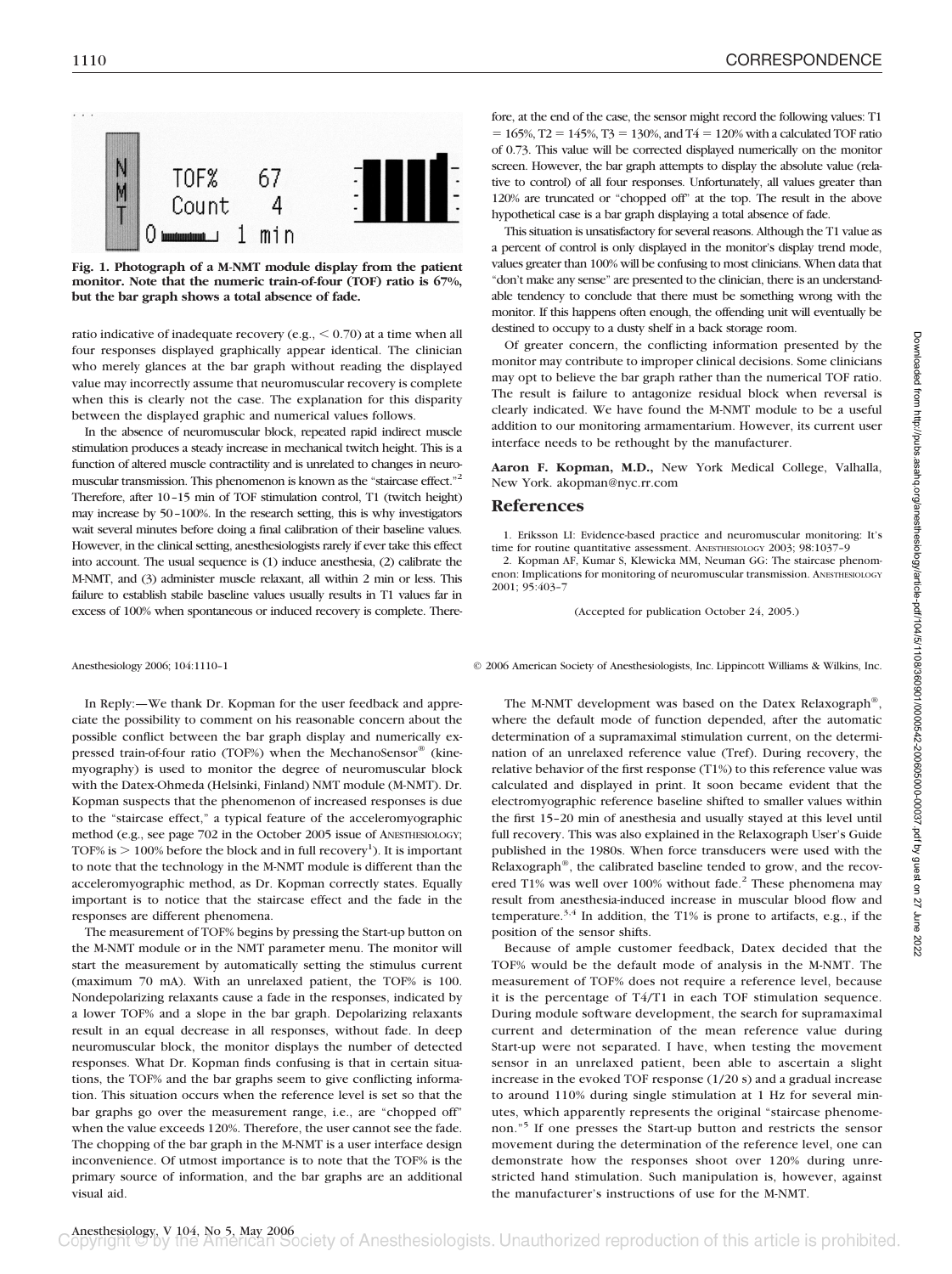A solution for the user interface disagreement reported by Dr. Kopman would be to access the service pages of the S/5 monitor and adjust the NMT parameter settings so that both the display of T1% and the automatic reference search are set to OFF. This causes the monitor to perform the supramaximal current search automatically and to display the bar graphs on a relative scale (T1 is scaled to a fixed value and T2–T4 are scaled relative to the T1 value). The stimulation current can also always be set manually from the NMT parameter menu. The TOF% trend is available on the trend pages, and, if one intends to do serious research, original response values in bits are available using the S/5 Collect program on a standard personal computer or laptop. This data can be further processed in, for example, Excel.

Regarding Dr. Kopman's concern of a possibility of the M-NMT to contribute to improper clinical decisions, we disagree. The users should bear in mind that the TOF% is the primary source of information. The reported phenomenon of the bar graphs "chopping off" at values above 120% is clinically not valid if the measurement is used according to manufacturer's instructions for use.

In conclusion, it is evident that monitoring the level of neuromuscular block has clinical benefits. Quantitative NMT monitoring facilitates optimal and cost-effective administration of neuromuscular blocking agents, enables follow-up and prediction of recovery, and helps in

avoiding residual block. As Dr. Kopman states, with some understanding of the principles in NMT monitoring, the M-NMT can be an important addition to the monitored parameters.

**Markku Paloheimo, M.D., Ph.D., F.E.A.A.,** GE Healthcare Finland Oy, Finland; Eye Hospital, Helsinki University Hospital, Helsinki, Finland. markku.paloheimo@hus.fi

### **References**

1. Gijsenbergh F, Ramael S, Houwing N, van Iersel T: First human exposure of Org 25969, a novel agent to reverse the action of rocuronium bromide. ANESTHE-SIOLOGY 2005; 103:695–702

2. Lee GC, Iyengar S, Szenohradsky J, Caldwell J, Wright PMC, Brown R, Lau M, Luks A, Fisher DM: Improving the design of muscle relaxant studies: Stabilization period and tetanic recruitment. ANESTHESIOLOGY 1997; 86:48-5

3. Santanen OAP, Paloheimo MPJ: Effects of small peripheral temperature changes on the evoked baseline electromyographic response. Acta Anaesthesiol Scand 1999; 43:338–42

4. Kopman AF, Justo MD, Mallhi MU, Abara CE, Neuman GG: The influence of changes in hand temperature on the indirectly evoked electromyogram of the first interosseous muscle. Can J Anaesth 1995; 42:1090–5

5. Kopman AF, Kumar S, Klewicka MM, Neuman GG: The staircase phenomenon: Implications for monitoring of neuromuscular transmission. ANESTHESIOLOGY 2001; 95:403–7

(Accepted for publication October 24, 2005.)

Anesthesiology 2006; 104:1111–2 © 2006 American Society of Anesthesiologists, Inc. Lippincott Williams & Wilkins, Inc.

# Unforeseen Esophageal Misplacement of Airway Exchange Catheter Leading to Gastric Perforation

To the Editor:—We would like to highlight a case of gastric perforation secondary to the misplacement of an airway exchange catheter (AEC).

An AEC was used as a bridge to full extubation in a patient with a known difficult airway secondary to external radiation to the face for an orbital basal cell carcinoma. Uneventful general anesthesia proceeded with an awake fiberoptic intubation using a 7.0-mm singlelumen endotracheal tube. Placement position was verified by visualizing the carina and secured at 22 cm to the lip. Once fully awake with



**Fig. 1. Chest radiograph demonstrating gas under the diaphragm. Note the Cook catheter within the insufflated esophagus which appears to lie within the trachea.**

Support was provided solely from institutional and/or departmental sources.

intact neuromuscular function, the patient was underwent extubation over a 14.0-size Cook AEC (Cook Critical Care, Bloomington, IN) secured with tape at 35 cm at the lips to allow a margin of safety from accidental dislodgment. The patient's vitals were stable throughout emergence and extubation. Oxygen, 2 l/min, was insufflated through the Cook AEC via a Luer connector for transfer to postanesthesia care unit. The patient was noticed to have an occasional belch during transfer. On arrival, oxygen through the Cook AEC was discontinued, and he was placed on oxygen via facemask. The plan was to leave the AEC in place until it was certain that no residual anesthetic was present and the need for reintubation was unlikely.

During his stay in the postanesthesia care unit, the patient was switched from facemask to oxygen through AEC; the reason for this is unclear. Unfortunately, the flow rate of oxygen insufflation at that time



**Fig. 2. Abdominal radiograph demonstrating gastric distension from oxygen insufflation.**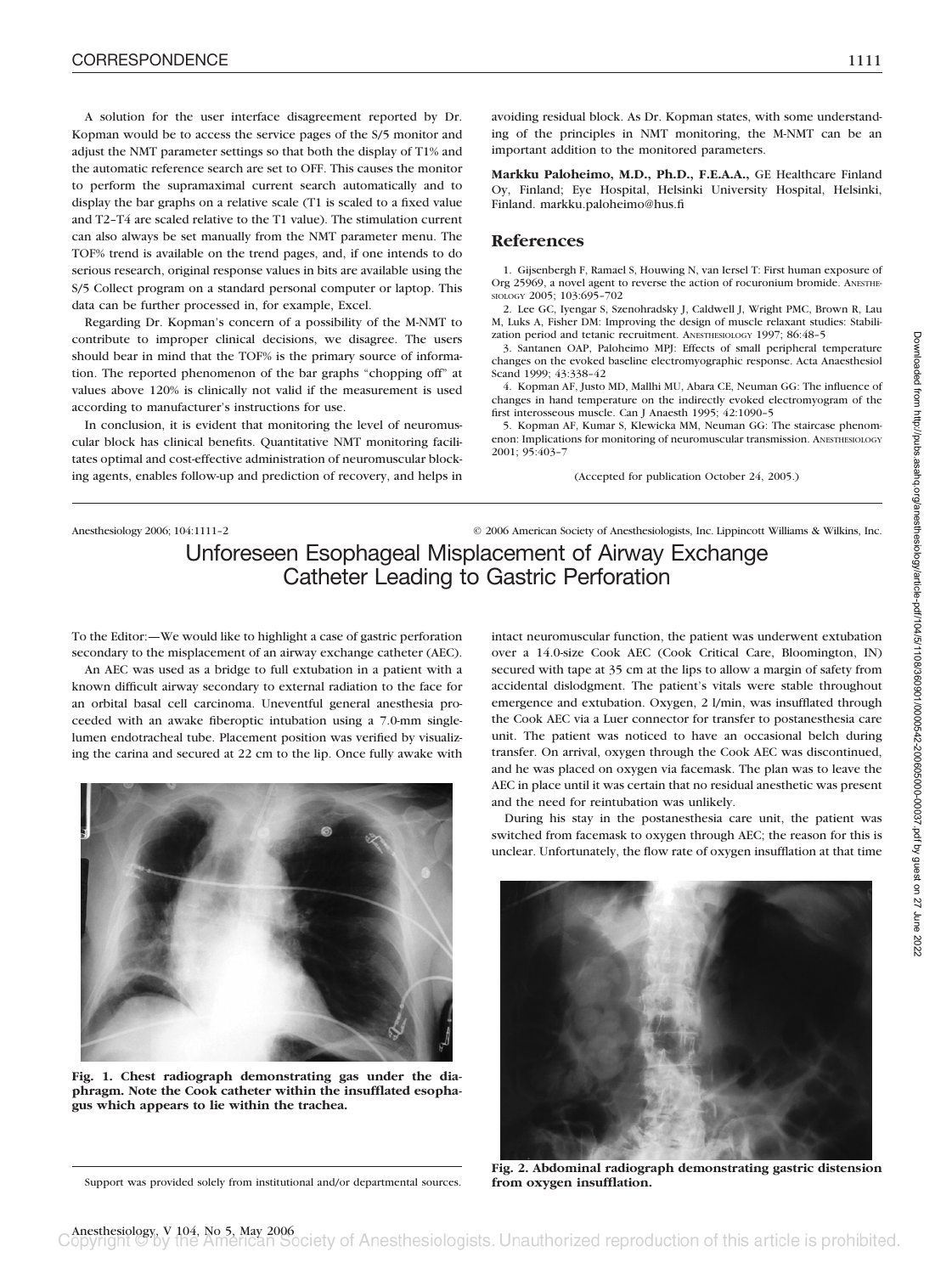was not known. Approximately 1 h into his stay in the postanesthesia care unit, the patient reported pain disproportionate to his surgery. On physical examination, the patient's abdomen was noted to be remarkably distended, associated with belching. Oxygen through the AEC was discontinued. Portable chest (fig. 1) and abdominal (fig. 2) radiographs were ordered, illustrating free air under the diaphragm and massive gastric distention. A surgical consult highlighted the need for emergent surgery for probable gastric perforation. The patient was scheduled to undergo an emergent laparoscopy. On repeat fiberoptic intubation for the subsequent surgery, the AEC was noted to be in the esophagus. Diagnostic laparoscopy revealed a small perforation on the lesser curvature of the stomach consistent with gastric overdistension, which was subsequently repaired laparoscopically. Whether the perforation was caused directly by the device or gastric distension from oxygen insufflation is unknown. The patient subsequently made a full recovery and was discharged from hospital a week later.

The literature suggests four potential risks associated with the use of AECs: misplacement, bronchial or lung trauma, laryngeal trauma, and barotrauma related to jet ventilation.<sup>1,2</sup> This incident illustrates the consequence of unforeseen AEC misplacement. The key issues leading to this complication were as follows: (1) failure to confirm endotracheal placement highlighting the necessity of end-tidal carbon dioxide monitoring (end-tidal monitoring can be facilitated through the Luer

lock mechanism provided with the Cook AEC kit; a lateral chest radiograph may be of some benefit to confirm placement; however, the practicality of this investigation could be debated); (2) belching as an early sign of esophageal placement; (3) the questionable benefit of oxygen insufflation through an AEC (apart from its role as a means for jet ventilation) in a patient able to saturate adequately via facemask; and (4) ensuring appropriate length of placement (in this case, the AEC was inserted too far; the literature recommends 22–25 cm for oral placement and  $27-30$  cm for nasal placement).<sup>1</sup>

In summary, we believe that an AEC should be treated as an endotracheal tube, and its placement should never be assumed to be correct until objective data support that conclusion.

**Douglas Fetterman, M.D., Anna Dubovoy, M.D., Michael Reay, M.D., F.R.C.A.\*** \*University Hospital of Michigan, Ann Arbor, Michigan. mreay@umich.edu

### **References**

1. Loudermilk EP, Hartmannsgruber M, Stoltzfus DP, Langevin PB: A prospective study of the safety of tracheal extubation using a pediatric airway exchange catheter for patients with a known difficult airway. Chest 1997; 111:1660–5

2. Eisenach JH, Barnes RD: Potential disaster in airway management: A misguided airway exchange catheter via a hole bitten into a Univent endotracheal tube. ANESTHESIOLOGY 2002; 96:1266–8

(Accepted for publication January 4, 2006.)

Anesthesiology 2006; 104:1112–3 © 2006 American Society of Anesthesiologists, Inc. Lippincott Williams & Wilkins, Inc.

The Use of Safety Needles in Anesthesia

To the Editor:—The incidence of needlestick injuries is thought to be higher than reported, which has ranged from 14 to 839 injuries per 1,000 healthcare workers annually.<sup>1</sup> In one study, 74% of needlestick injuries were due to incorrect technique.<sup>2</sup> In that study, it was concluded that the injuries could have been prevented by the use of safety needles. In 2001, the Occupational Safety and Health Administration mandated the use of safety needles.

I would like to report our experience with safety needles. When



**Fig. 1. The Portex Needle-Pro needle, with needle protection device intact.**

Support was provided solely from institutional and/or departmental sources.

the Occupational Safety and Health Administration mandated the use of safety needles, we chose the Portex Needle-Pro needle with needle protection device (Keene, NH). This safety needle contains a plastic cover, which is snapped over the needle after its use, with a one-handed technique (fig. 1). However, it was found that the device was bulky to use, and almost all physicians would simply remove the safety device (fig. 2). This led to multiple needlestick injuries. Despite the availability of the safety needle and knowledge of how to use the device, the safety feature was easily eliminated by the physicians using the device.

We then ordered the 18-gauge Blunt fill needle by Becton Dickinson (Franklin Lakes, NJ). Although the tip of the needle is blunt, it can produce a needlestick injury, but it takes much more force. We have had this needle for approximately 1 yr, and have had only



Downloaded from http://pubs.asahq.org/anesthesiology/article-pdf/104/5/1108/360901/0000542-2006000-00037.pdf by guest on 27 June 2022 Downloaded from http://pubs.asahq.org/anesthesiology/article-pdf/104/5/1108/360901/0000542-200605000-00037.pdf by guest on 27 June 2022

**Fig. 2. The Portex Needle-Pro needle, with needle protection device disassembled.**